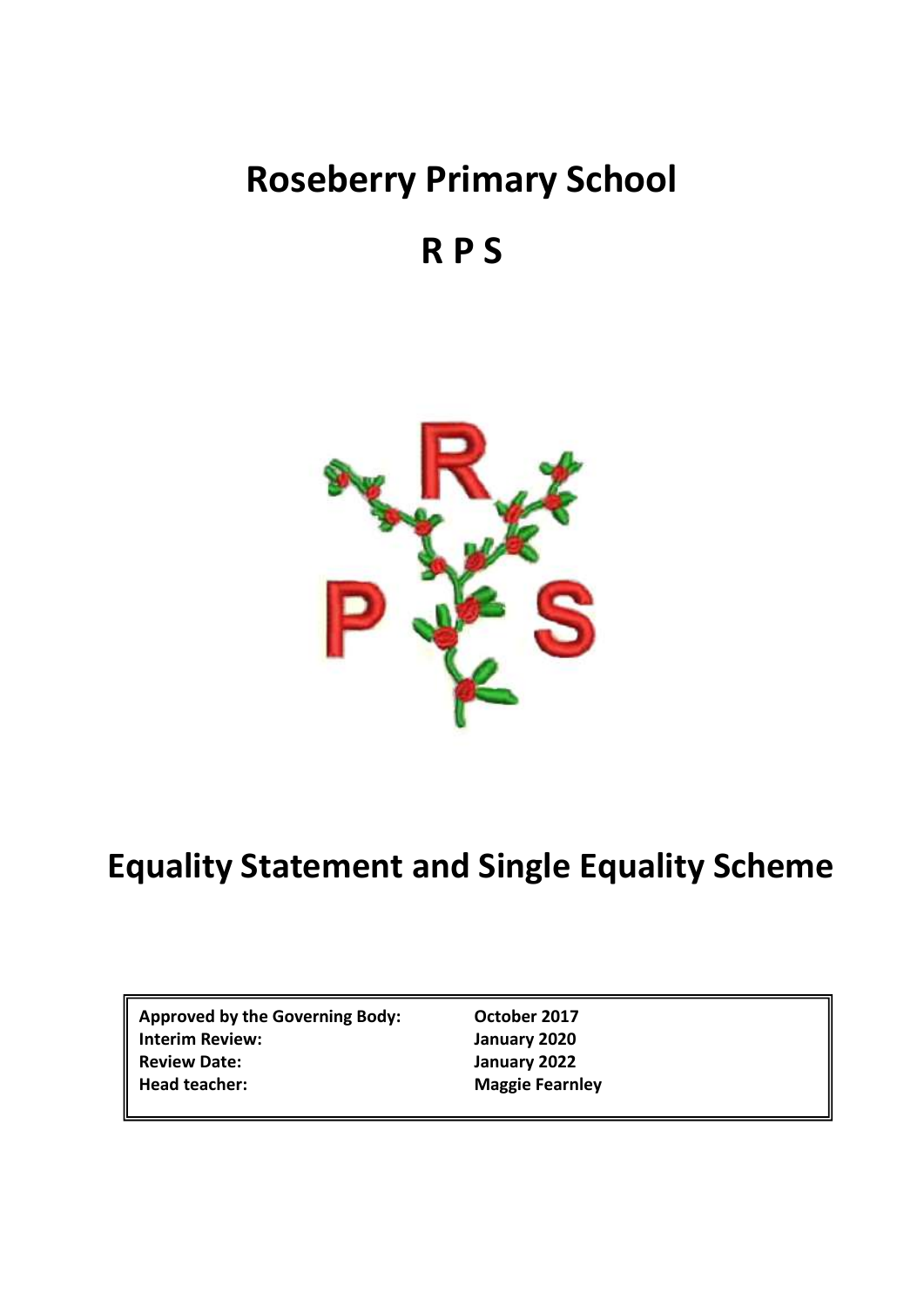## **Equality Statement**

Roseberry Primary School is committed to equality.

In this respect:

- We ensure that everyone in school is treated fairly and with respect.
- We recognise that people have different needs and that treating people equally does not always involve treating everyone in exactly the same way.
- We ensure that school is a safe place for everyone.
- We consult with people from different groups and involve them in our decision making.
- We recognise that extra support is needed for some pupils to help them achieve their full potential and be successful.

## **Our Vision:**

## **Roseberry Pupils Soar**

At Roseberry our vision is summed up through the above mission statement. We believe that our children should not be defined by their socio-economic circumstances, ethnicity or gender status. We expect them to achieve the very best that they are capable of in readiness for their future lives.

 Our vision for Roseberry is underpinned by a set of values, which like pieces in a puzzle join together to shape well-rounded, responsible and ambitious individuals.

At Roseberry Primary School we seek to encourage a calm, purposeful and happy atmosphere where good relationships exist within a caring environment where all children are given the opportunity to achieve their potential. As well as this, we place the United Nations Convention of the Rights of the Child at the heart of our practice to improve well being and help all children and young people realise their potential.

Children are encouraged to develop independence and self-discipline in order to demonstrate the accepted behaviour and act in a way which allows all children to have their rights respected.

A consistent approach to behaviour amongst the school community ensures that all pupils, staff and parents work to a common goal based on mutual respect and understanding of others.

At Roseberry we are careful to distinguish between the child and their unacceptable behaviour. We ensure that all children understand they have a part to play when making choices about their actions so that all children have their rights met.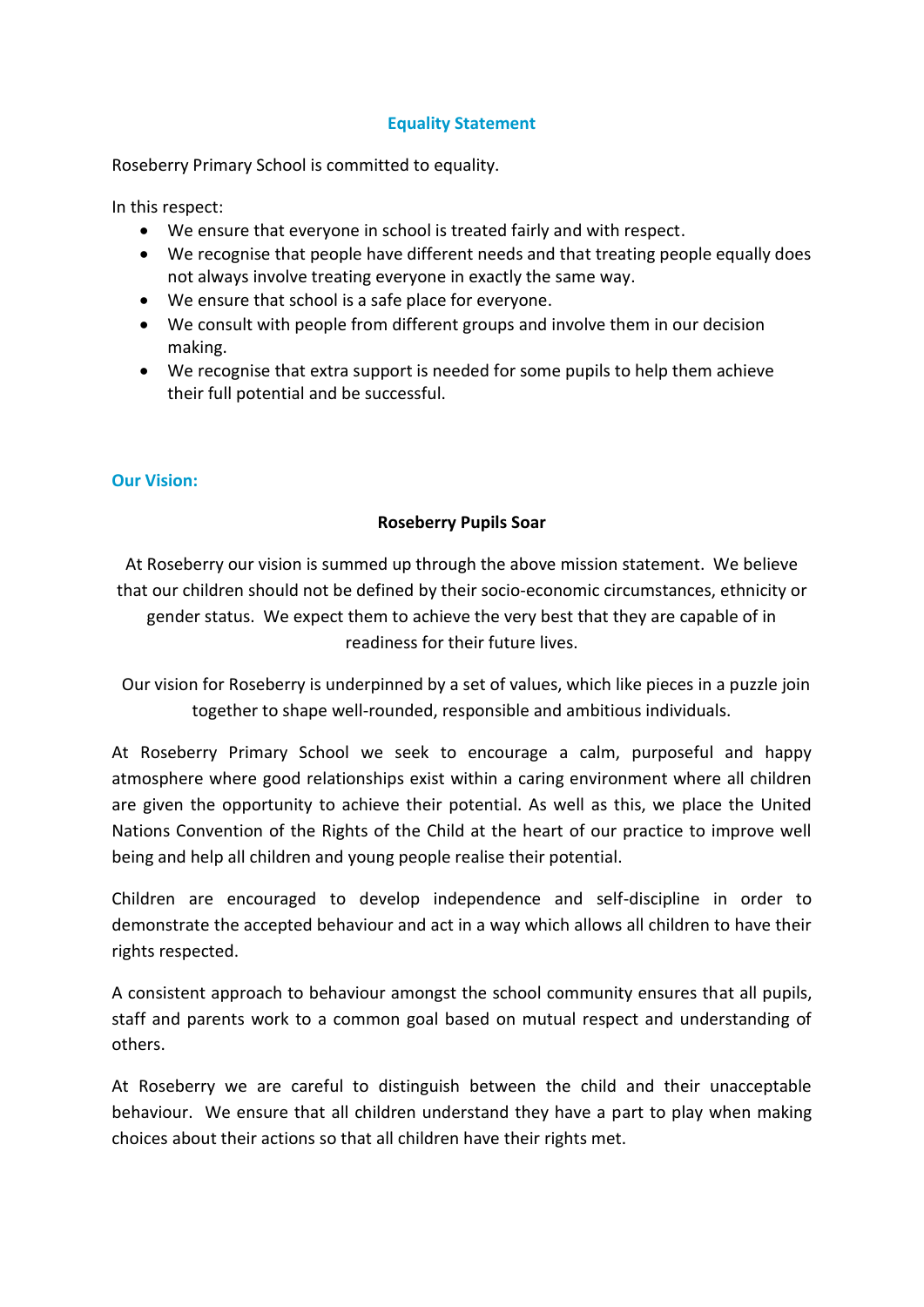## **Legislative Framework**

We are aware of the current legislative framework.

We welcome our duty under the **Education and Inspection Act 2006** to promote Community Cohesion.

The School is bound by the Public Sector Equality Duty (PSED) of the Equality Act 2010 and the Specific Duty. To comply with this Duty:

- We maintain and publish quantitative and qualitative information showing our compliance with the PSED set out in Clause 149 of the Equality Act, to explain how we have demonstrate 'due regard' for equality.
- We publish information each year about our school population.
- We formulate and publish specific and measurable objectives, based on our collected and published evidence, which demonstrate how we plan to tackle inequalities and reduce or remove them.
- The objectives we identify, take into account national and local priorities and issues, as appropriate.
- We monitor our equality objectives regularly and report annually on progress towards achieving them.

We aim to make sure that no-one experiences less favourable treatment or discrimination because of:

- age
- disability
- ethnicity
- colour or national origin
- gender
- gender identity or reassignment
- their marital or civil partnership status
- being pregnant or having recently had a baby
- religious beliefs
- sexual identity and orientation.

The Act does not cover socio- economic circumstances as a protected characteristic. However, in our school, socio economic circumstances are taken into consideration (including seeking asylum). We acknowledge the 'intersectionality' (Richardson 2013) of economic circumstances and that pupils may have a range of additional characteristics (protected characteristics) which intersect and must be taken into account when measuring the impact of the Pupil Premium Grant.

Roseberry Primary School recognises that these duties reflect international human rights standards as expressed in the UN Convention on the Rights of the Child (UNCRC), The UN Convention on the Rights of People with Disabilities and the Human Rights Act 1998. We welcome the general principles of UNCRC and have regard, in particular, for the needs of children and young people who are disadvantaged and vulnerable and their parents and carers.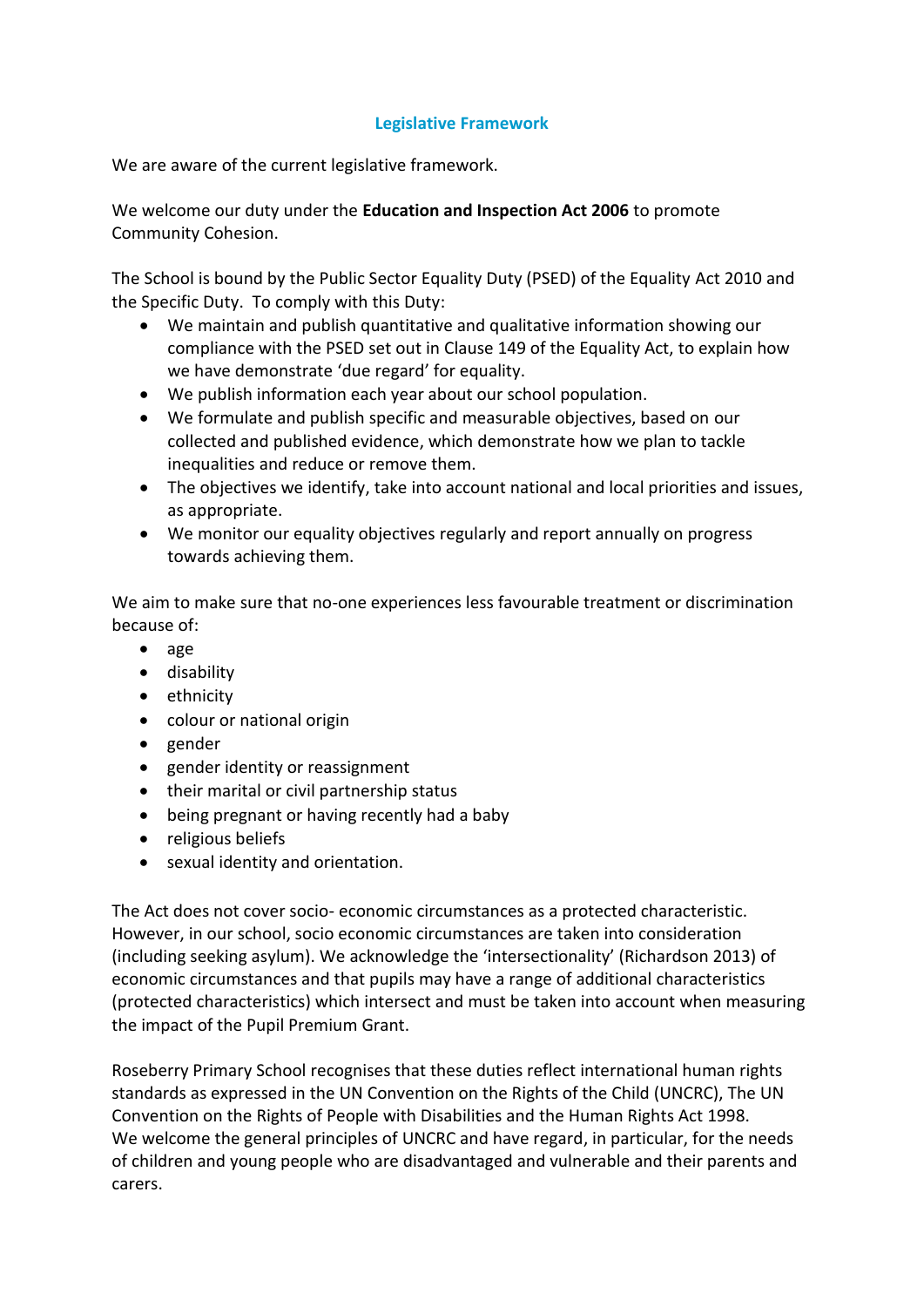We welcome the emphasis in the OFSTED Framework (2016) on the importance of closing the gaps in achievement which affect: pupils eligible for Pupil Premium Funding, children from other cultures, children with special educational needs and those children involved with other services including LAC

#### **Date approved by the Governing Body:** October 17

## **The School Context**

Roseberry Primary opened in September 2007 following the merger of Roseberry Infant and Junior School.

The school is split across 2 buildings – the lower building having the Foundation Stage and Key Stage 1.

There are 400 pupils on roll with a 39 place nursery operating am and pm. Up until this last year numbers have been increasing with some year groups full and with waiting lists. Currently the number of children accessing nursery and entering Reception is lower.

Attainment on entry is well below average; children have limited life experiences and limited experiences of books. Their language development is very poor. Most children enter nursery within or below the 22-36 month band, below age related expectations.

The school has a deprivation indicator of 0.29. Deprivation in Stockton has declined more than in any of the other boroughs in the Tees Valley and is below the average score in England as a whole. The factors that make up deprivation scores have a significant impact on the attitude and subsequent ability to learn of many of the children attending Roseberry Primary School.

#### **Geographical Location**

The school is sited in the centre of an industrial town in the North East of England within the boundary of Stockton-on-Tees.

#### **Community Served**

48.6% boy/ 51.4% girl 2.0% minority ethnicity 30.9% Pupil Premium/35.9% FSM/1.2% armed forces/0.7% LAC 29.2% SEN **School Outcomes**

| <b>All Pupils</b>  | <b>Expected Progress</b> |                 |  |  |
|--------------------|--------------------------|-----------------|--|--|
|                    | <b>School</b>            | <b>National</b> |  |  |
| <b>Reading</b>     | 2.0                      | 0.0             |  |  |
| <b>Writing</b>     | 1.6                      | n n             |  |  |
| <b>Mathematics</b> | 17                       | n n             |  |  |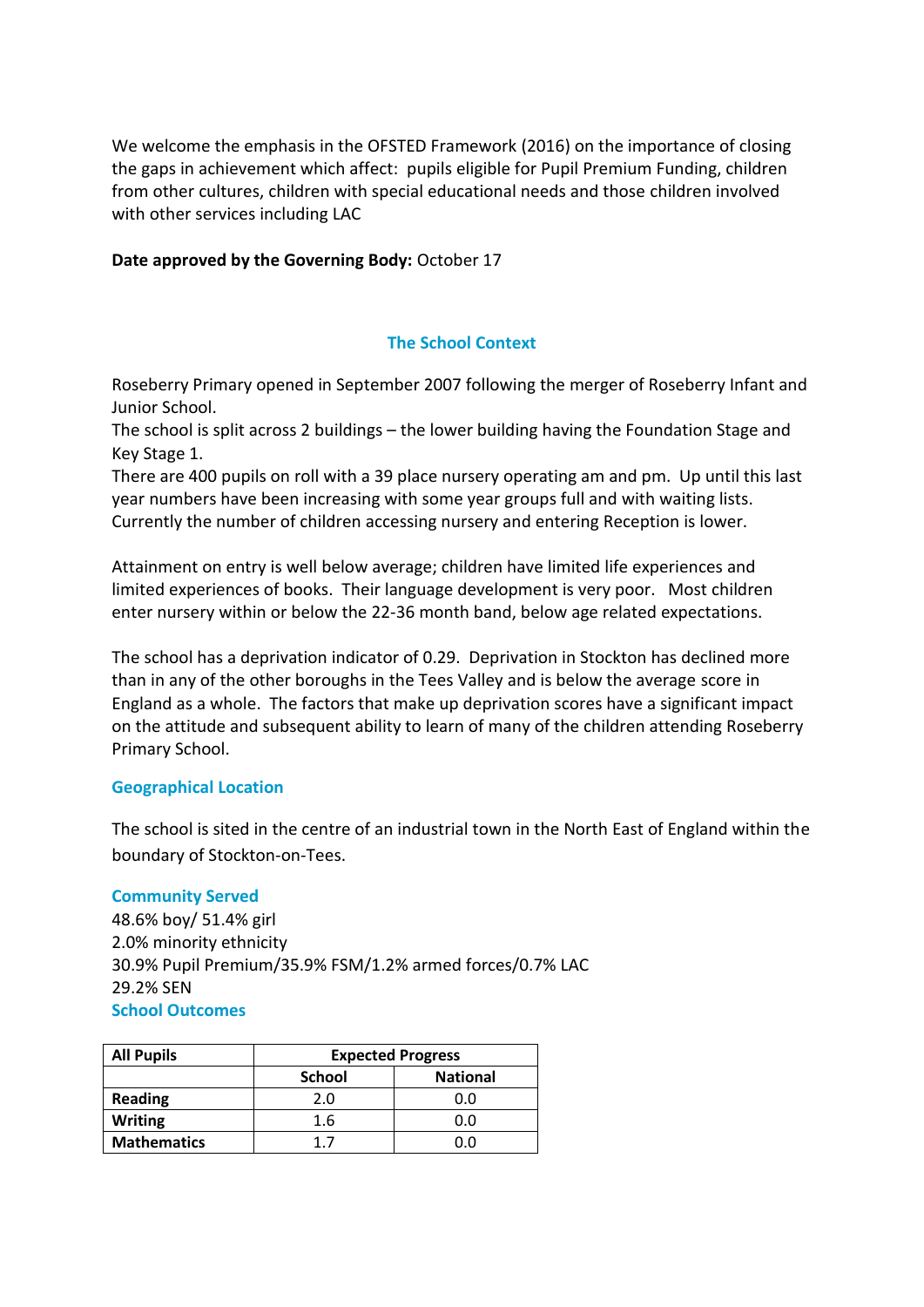|                     | % Attendance |
|---------------------|--------------|
| <b>Whole School</b> | 95.9         |

The school has a relatively stable population of 94.7%

## **Participation in**

Children regularly take part in a variety of trips linked to enriching their curriculum. These trips take part in the local area as well as in other places. A number of trips include using public transport -trains and buses as many children have not had these experiences.

Children regularly take part in a range of sporting and enterprise activities.

Bi-annually school has a residential opportunity for children from Years 5 and 6. This takes place over a weekend in the Autumn term and allows children to spend time away from home and to take part in a range of activities including adventure and educational.

## **Extended School Activities**

A range of clubs run after school each night. These clubs change each half term and are in response to requests by the children. Children also take part in activities during the school day including learning French, cooking, table tennis and a variety of enterprise activities including running a fruit shop and making produce to sell at Fayres.

#### **Parents' Evenings**

Parent evenings take place twice a year in the autumn and spring terms. Parents are encouraged to engage with school regularly and are kept up to date with school events via weekly newsletters, our School App, Facebook Page and via text messages. During the summer term parents are provided with a report detailing their child's progress. There are also events held throughout the year for parents to attend including Family Time, Assemblies, School Fayres and School concerts.

#### **Incidents**

Incidents involving bullying and racism tend to be rare. Racist incidents tend to arise due to a lack of understanding about what it means. All incidents are recorded on an electronic system, Cpoms, and all parties are informed of the incident and the actions taken to resolve them.

#### **Staff Training**

Our school ensures that staff are supported through continual professional development to position our school well for the equality and diversity agenda.

All staff have regular training in safeguarding and positive handling techniques.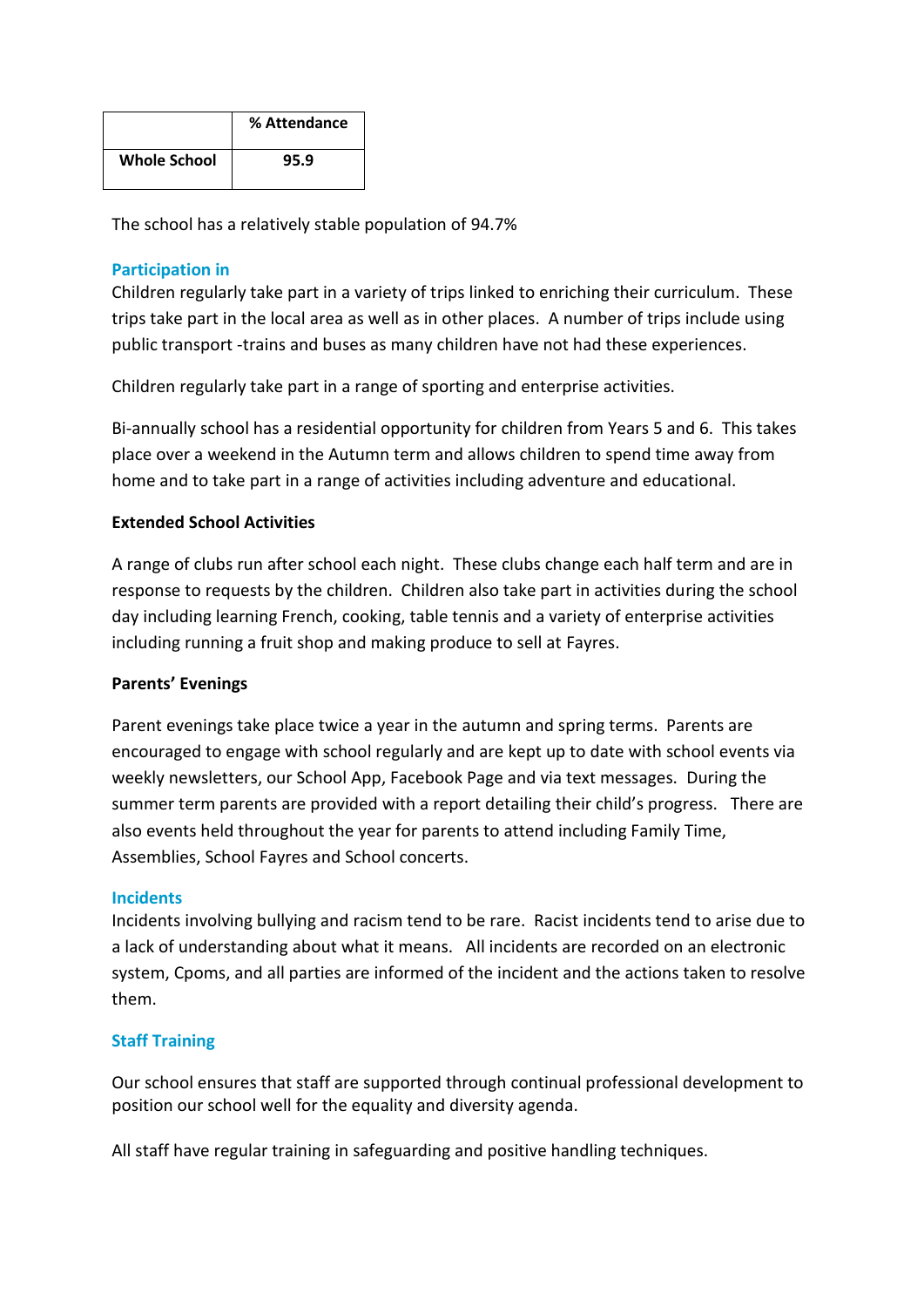All new staff have an induction pack and are allocated a mentor to ensure that they are aware of policies and procedures in school

Some staff have training in first aid, basic and full and further training in safeguarding eg the designated officer and deputy attend additional training and the Senior leadership team have training in safer recruitment.

## **Relevant Policies**

Policies pertinent to equality and diversity are regularly reviewed**. (Complete table as appropriate)**

| <b>Policy</b>                    | <b>Review Date</b> |
|----------------------------------|--------------------|
| <b>Teaching and Learning</b>     | Annually           |
| Curriculum                       | Annually           |
| EAL                              | Annually           |
| Anti Bullying                    | Annually           |
| Behaviour/ Positive Relationship | Annually           |
| Safeguarding                     | Annually           |
| <b>SEN</b>                       | Annually           |
| Appraisal                        | Annually           |
| Able and Talented                | Annually           |
| <b>PREVENT</b>                   | Annually           |

#### **Curriculum Adjustments**

In our school, focused attention is paid to the needs of specific groups of pupils, for example: those with SEN, and there is extra provision for certain groups: pupils with additional funding including LAC and PP.

In our School there is curriculum coverage of equalities issues, including promoting our school values/British Values, particularly with regard to: respect and tolerance for those of different faiths and beliefs, democracy, individual liberty and rule of law. Our Curriculum Coverage can be viewed in greater detail on our website. There are activities across the curriculum that promote pupils' spiritual, moral, social and cultural development. See our long term maps (available on the website) for coverage

The school takes part in certain national projects and award schemes, for example: ECO, International, RRSA, NACE.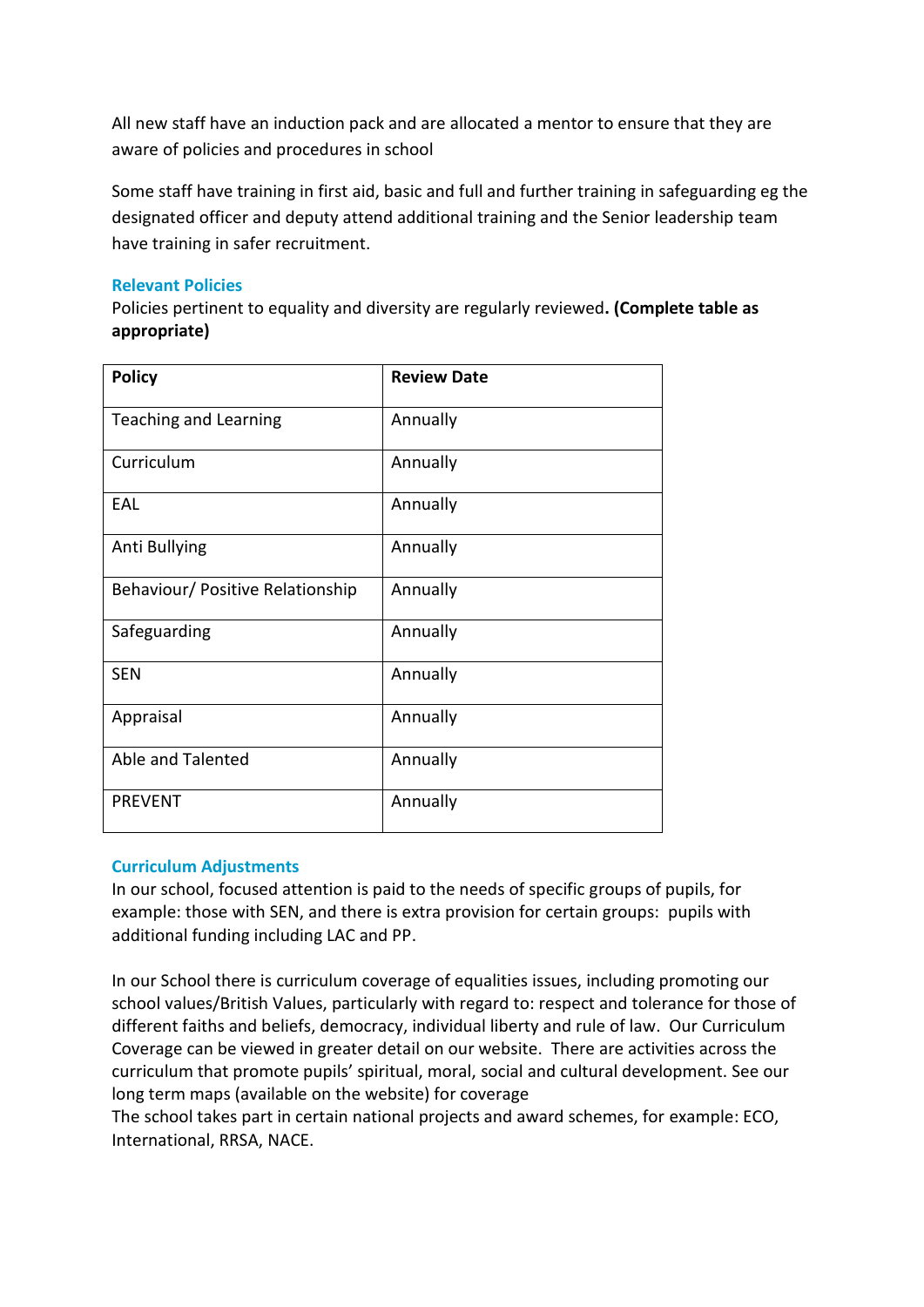In curriculum materials across all subjects, there are positive images of: gender, different family groupings, children from different cultures and children with disabilities.

## **Reasonable Adjustments and Auxiliary Aids**

The principles of equality of opportunity and positive action have distinctive implications for disability equality, particularly in relation to the concept of reasonable adjustment and the provision of auxiliary aids and services.

Our school has a duty to make reasonable adjustments. In this respect we have Multi use toilets Accessibility to all areas

If provision/ practice puts a disabled pupil at a disadvantage in comparison to other pupils, our school will provide an auxiliary aid or service for that pupil to alleviate that disadvantage if it would be reasonable to do so.

Decisions to make reasonable adjustments and for the provision of auxiliary aids will be made in consultation with our parents/ carers/.

#### **Accessibility Plan**

Our Accessibility Plan, is part of our Single Equality Scheme Action Plan it shows how our school is:

- increasing the extent to which disabled pupils can participate in the curriculum;
- improving the physical environment of schools to enable those with disabilities to take better advantage of education, benefits, facilities and services provided; and
- Improving the availability of accessible information to those with disabilities.

We provide resources for implementing our accessibility plan and review it annually, or contemporaneously in response to need.

#### **Pupils with Medical Needs**

Our School will ensure that arrangements are in place to ensure that such children can access and enjoy the same opportunities at school as any other child.

Where necessary, our school will ensure there are arrangements in place, including ensuring sufficient members of support staff are appropriately trained to undertake these roles as part of their core job description.

Our school has a clear protocol for supporting pupils with medical needs.

#### **How We Have Developed our Scheme**

When developing this equality scheme, our school has ensured that we have engaged with those who have a legitimate interest, including all staff, parents/carers, pupils, local groups and appropriate external agencies. This consultation has sought to ensure that we understand the barriers faced by different people from different social identity backgrounds and understand the best ways to overcome such barriers.

The Scheme will be informed by: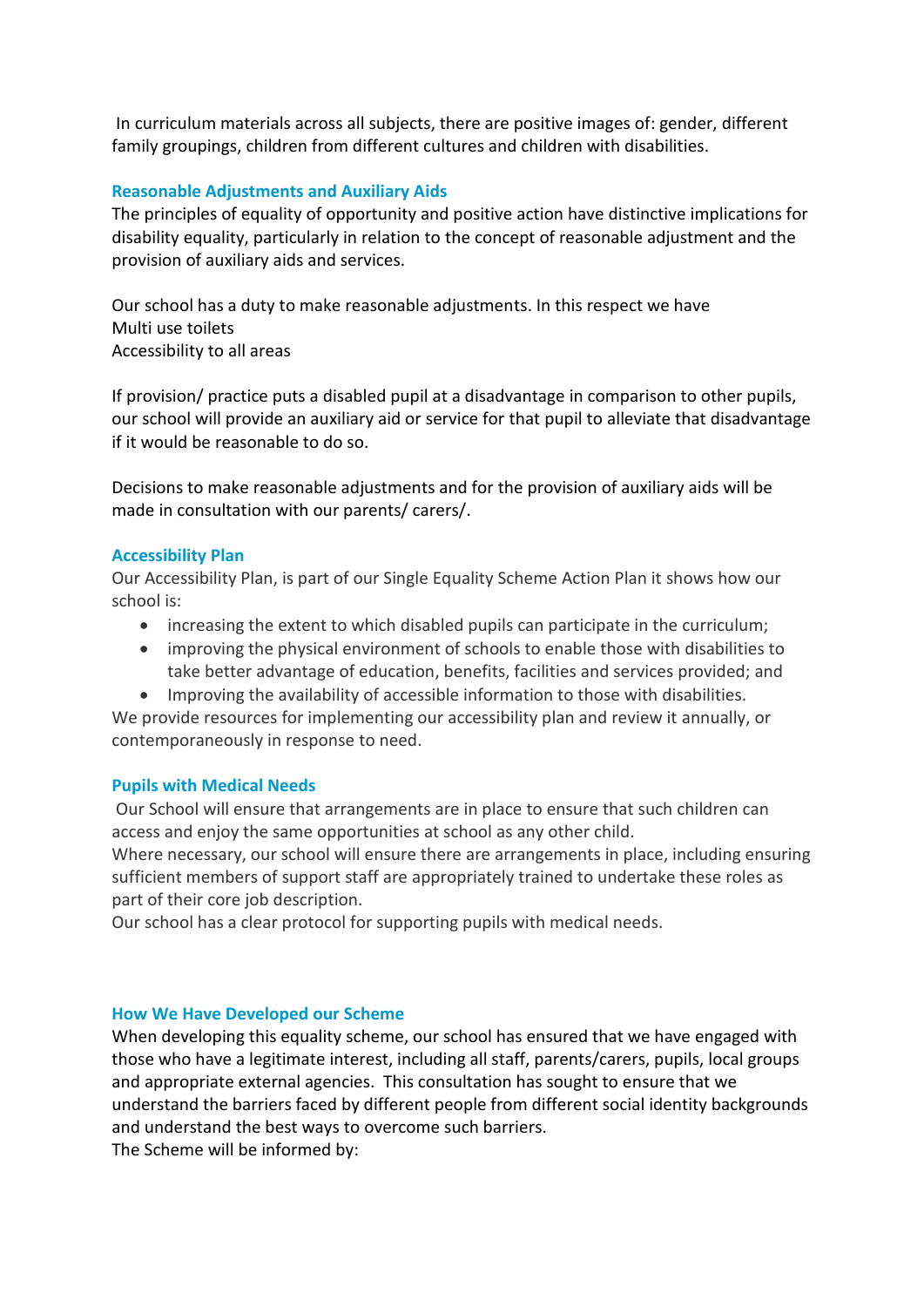- The views and aspirations of pupils themselves from different social identity backgrounds.
- The views and aspirations of parents of pupils from different social identity backgrounds.
- The views and aspirations of staff from different social identity backgrounds.
- The views and aspirations of members of the community and other agencies, including voluntary organisations, representing different social identity backgrounds.

## **Mechanisms for Involvement**

At Roseberry Primary School, the following mechanisms will ensure the views of pupils inform the Equality Scheme and objectives:

- Exit interviews with pupils
- Pupil Voice
- Individual interviews with pupils involved in incidents of a discriminatory nature
- Individual interviews with pupils experiencing reasonable adjustments
- Family Forum
- Pupil engagement in auditing provision
- Pupil involvement in policy creation
- Participation in a working party.
- Surveys and questionnaires.
- Debating group

At Roseberry Primary School the following mechanisms will ensure the views of staff inform the Equality Scheme and objectives:

- Exit interviews with staff
- Regular staff meetings with specific agenda items
- Individual discussions with staff as a part of performance management
- Participation in a working party.
- Surveys and questionnaires

At Roseberry Primary School, the following mechanisms will ensure the views of parents and the community inform the Equality Scheme, objectives and action plans:

- Text to be inserted into communication with parents: "Your support for your child's education is crucial to their progress. Please tell us if there are any adjustments we need to make to help you support your child, for example: letters in large font; letters in different languages; wheelchair access; explaining things over the phone; a discussion with a school colleague of the same gender or involvement of an interpreter."
- Feedback through Governing Body meetings
- Feedback through the Family Forum
- Feedback from adults using the school beyond the school day
- Participation in a working party.
- Questionnaires and surveys

The school's objectives will focus on developing the involvement of pupils, staff and parents from different social identity and cultural backgrounds over the three years of this Scheme.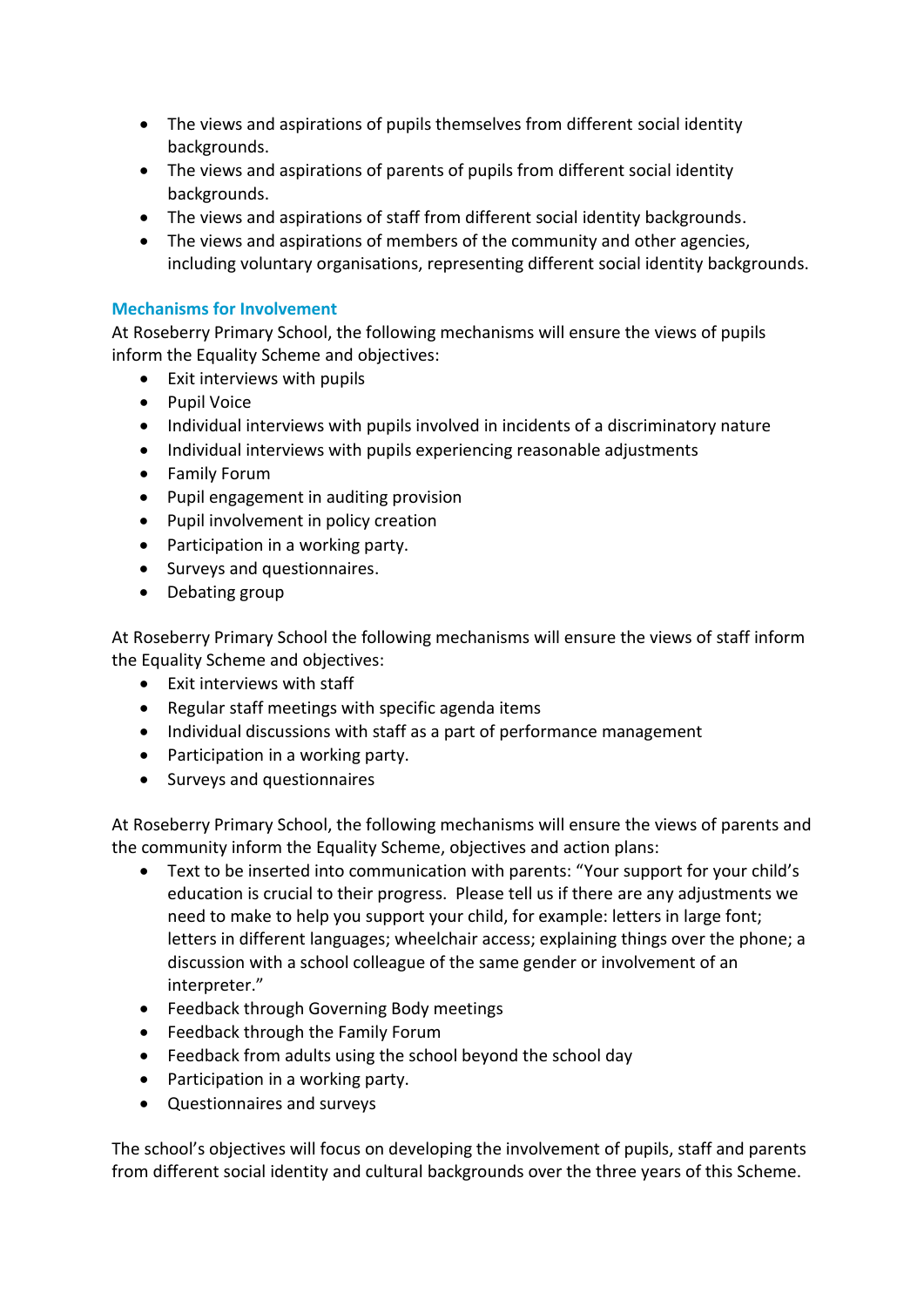We will consider varying the times, methods and the venues for this involvement to ensure the best possible attendance and to ensure views can be heard.

## **Roles and Responsibilities for Implementing the Single Equality Scheme The Head Teacher:**

- Demonstrates responsibilities under the Equality Act of 2010.
- Ensures that staff and parents are informed about the Single Equality Scheme.
- Ensures that the scheme is implemented effectively.
- Manages any day-to-day issues arising from the policy whether for pupils or for the school as an employer.
- Ensures staff have access to training which helps to implement the Scheme.
- Liaises with external agencies regarding the policy so that the school's actions are in line with the best advice available.
- Monitors the Scheme and report to the Governing Body, at least annually, on the effectiveness of the policy.
- Ensures that the Senior Leadership Team are kept up-to-date with any developments affecting the policy objectives and connected action plan arising from the Scheme.
- Provides appropriate support and monitoring for all pupils and specific and targeted pupils to whom the scheme has direct relevance, with assistance from relevant agencies such as Children's Services.
- Ensures CPD is inclusive of all staff and includes equality matters.
- Ensures recruitment, selection and promotion of all staff (teaching, support and administrative), reflects fair and safer recruitment procedures.
- Ensures that the voice of all stakeholders including parent/carer voice, pupil voice and staff voice is taken into account when making decisions.

## **The Governing Body:**

- Ensures that the school complies with all relevant equalities legislation.
- Ensures all governors receive up to date training in all the equalities duties.
- Designates a governor with specific responsibility for the Single Equality Scheme.
- Establishes that the action plans arising from the scheme are part of the School Development Plan.
- Supports the Head Teacher in implementing any objectives necessary.
- Informs and consult with parents about the scheme.
- Evaluates and review the objectives annually.
- Assesses the potential impact of decisions made upon equalities.

## **The Senior Leadership Team:**

- Has responsibility to ensure that whole school community is aware of the school's responsibility in relation to The Equality Act 2010; PSED 2011; SEND Code of Practice: 0-25 years (2014); CTSA 2015; Prevent Duty 2015 and Supporting Pupils With Medical Needs 2015.
- Has responsibility for supporting other staff in implementing this Scheme.
- Provides a lead in the collection and dissemination of information relating to the Scheme.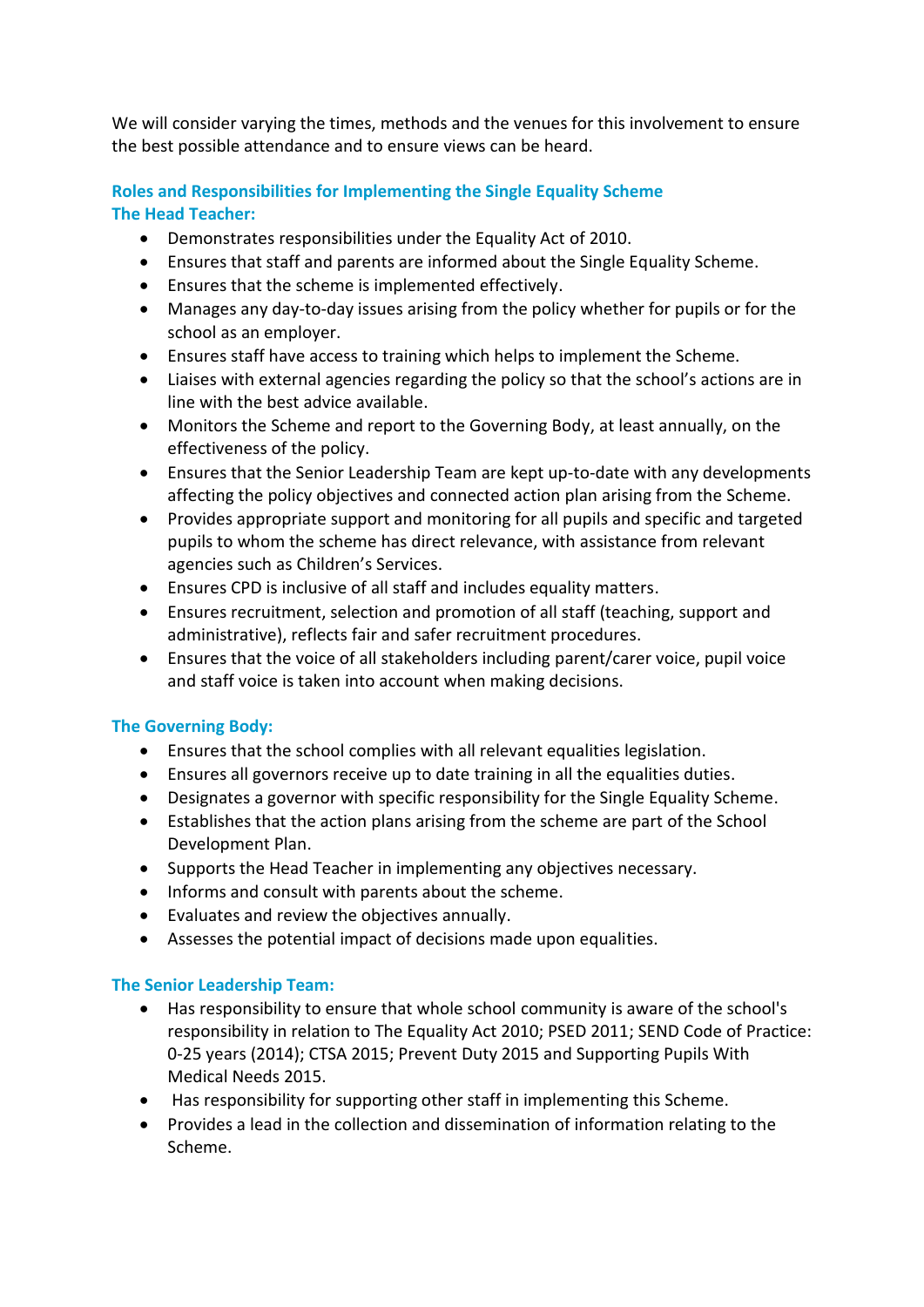- Identifies good quality resources and CPD opportunities to support implementation of the Scheme.
- With the Head Teacher, provides advice/support in dealing with any incidents/issues.
- Assists in implementing reviews of this Scheme as detailed in the School Development Plan.
- Evaluates and review the objectives annually.
- Ensures coverage in the curriculum of equalities issues.
- Ensures the curriculum promotes pupils' SMSC.
- Ensure the peer support programme within the school promotes understanding and supports pupils who are experiencing discrimination.

## **People with specific responsibilities:**

- Maggie Fearnley and Linda Hollinshead are responsible for maintaining and sharing with all staff, the specific needs of disadvantaged pupils and how their needs will be met (e.g. Pupil Premium)
- Maggie Fearnley is responsible for ensuring the specific needs of staff members are addressed
- Maggie Fearnley and Linda Hollinshead are responsible for gathering and analysing the information on outcomes for disadvantaged pupils and staff including Pupil Premium and details of those responsible for overseeing interventions (e.g. Pupil Premium)
- Maggie Fearnley is responsible for monitoring the response to reported incidents of a discriminatory nature
- Gemma Grieveson-Jones is responsible for overseeing Early Help
- Maggie Fearnley is single point of contact for Prevent and Hate Crime
- Maggie Fearnley is the school's designated safeguarding lead. (Including HBV and FGM). Cathryn McCabe is the Deputy lead.
- Cathryn McCabe is the SENCO.

## **Parents/Carers:**

Have access to the Scheme and aware of the school's responsibility in relation to The Equality Act 2010; PSED 2011; SEND Code of Practice (2014); CTSA 2015 ; Prevent Duty 2015 and Supporting Pupils With Medical Needs 2015.

- Are encouraged to support the Scheme.
- Have the opportunity to attend any relevant meetings/awareness rising sessions related to the Scheme.
- Have the right to be informed of any incident related to this Scheme which could directly affect their child.
- Are informed of objectives, published evey three years and a annually action plan .

## **School Staff:**

- Are aware of the school's responsibility in relation to The Equality Act 2010, PSED 2011; SEND Code of Practice (2014); Counter Terrorism and Security Act 2015; Prevent Duty 2015 and Supporting Pupils With Medical Needs 2015.
- Accept that this is a whole school issue and support the Single Equality Scheme.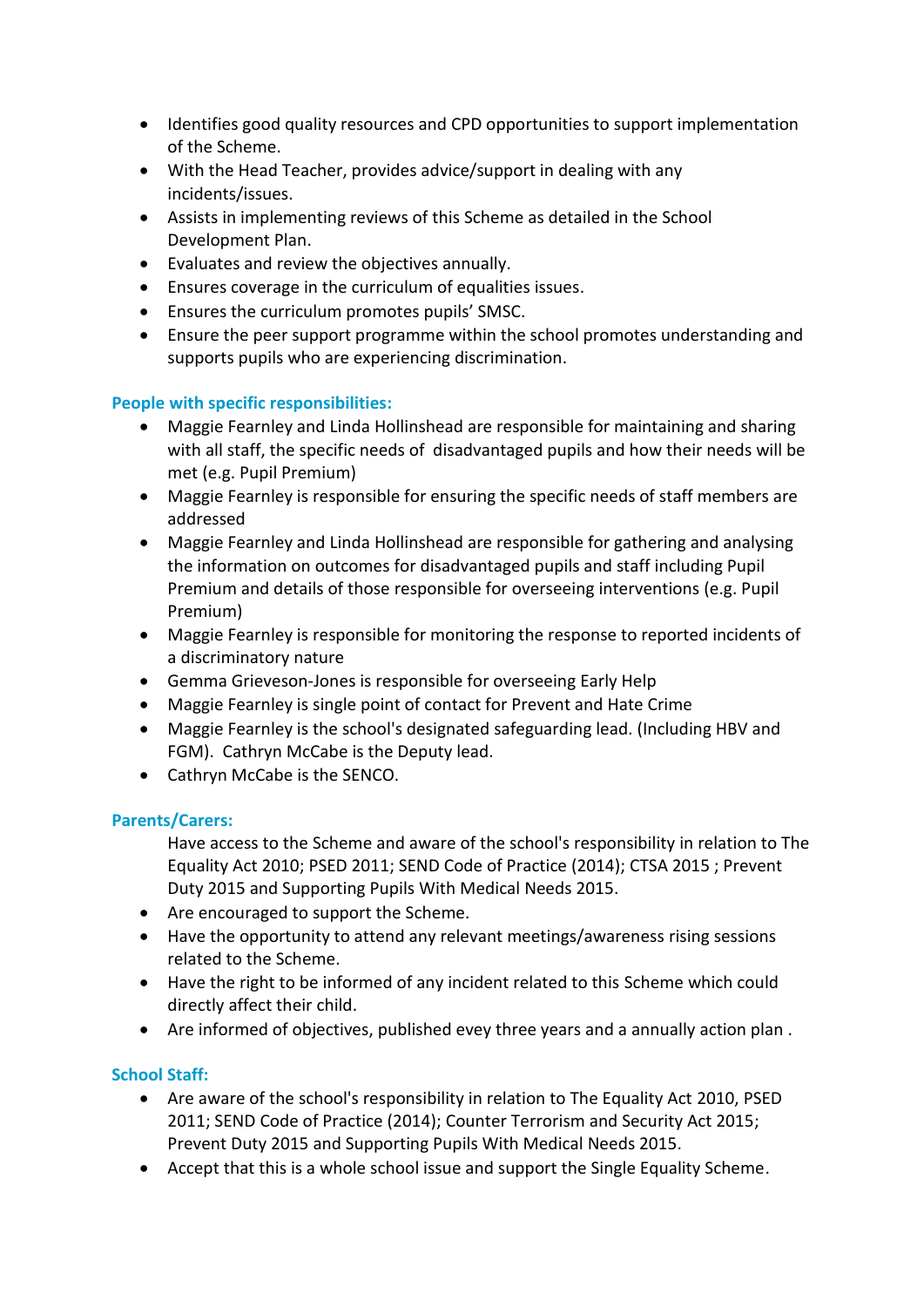- Have read and signed the Scheme to indicate that they understand it and how it relates to them.
- Make known any queries or training requirements.
- Know how to deal with incidents of concern and how to identify and challenge bias and stereotyping.
- Know procedures for reporting prejudice driven behaviour, including incidents of racism, harassment or other forms of discrimination
- Know how to report and challenge concerns related to radicalization and extremism.
- Do not discriminate on any grounds..
- Keep themselves up to date with relevant legislation and attend training and information events organised by the school or LA.
- Ensure that pupils from all groups are included in all activities and have full access to the curriculum.
- Promote equality and diversity through teaching, pedagogy, curriculum, the learning environment and through relations with pupils, staff, parents and the wider community.
- Promote the school's values, which include Community Cohesion and British Values.
- Support the implementation of objectives through key action points.

## **Pupils:**

- Are made aware of any relevant part of the Scheme, appropriate to age and ability.
- Are expected to act in accordance with any relevant part of the Scheme.
- Experience a curriculum and environment which is respectful of diversity and difference prepares them well for life in a diverse society and prepares them for life in Modern Britain
- Understand the importance of reporting prejudice driven behaviour and understand their role in supporting the implementation of objectives (where relevant).

## **Visitors**

- Visitors and contractors are responsible for complying with the school's Equality Scheme – non-compliance will be dealt with by the Head Teacher.
- A visiting speaker's protocol is used in school and visitors understand and agree to comply with this protocol.
- The School's Lettings Policy ensures that users are aware and compliant with the school's aims.

## **Objectives**

This Scheme is supported by annually published equality objectives (and where there is a separate accessibility plan, annually published targets for the accessibility plan); their progress is monitored and evaluated regularly by the Governing Body. Our objectives are based upon:

- The evidence we have collected and published, including who we have consulted and how.
- An impact analysis of the evidence which inform our decision making.
- National and local priorities and initiatives, as appropriate.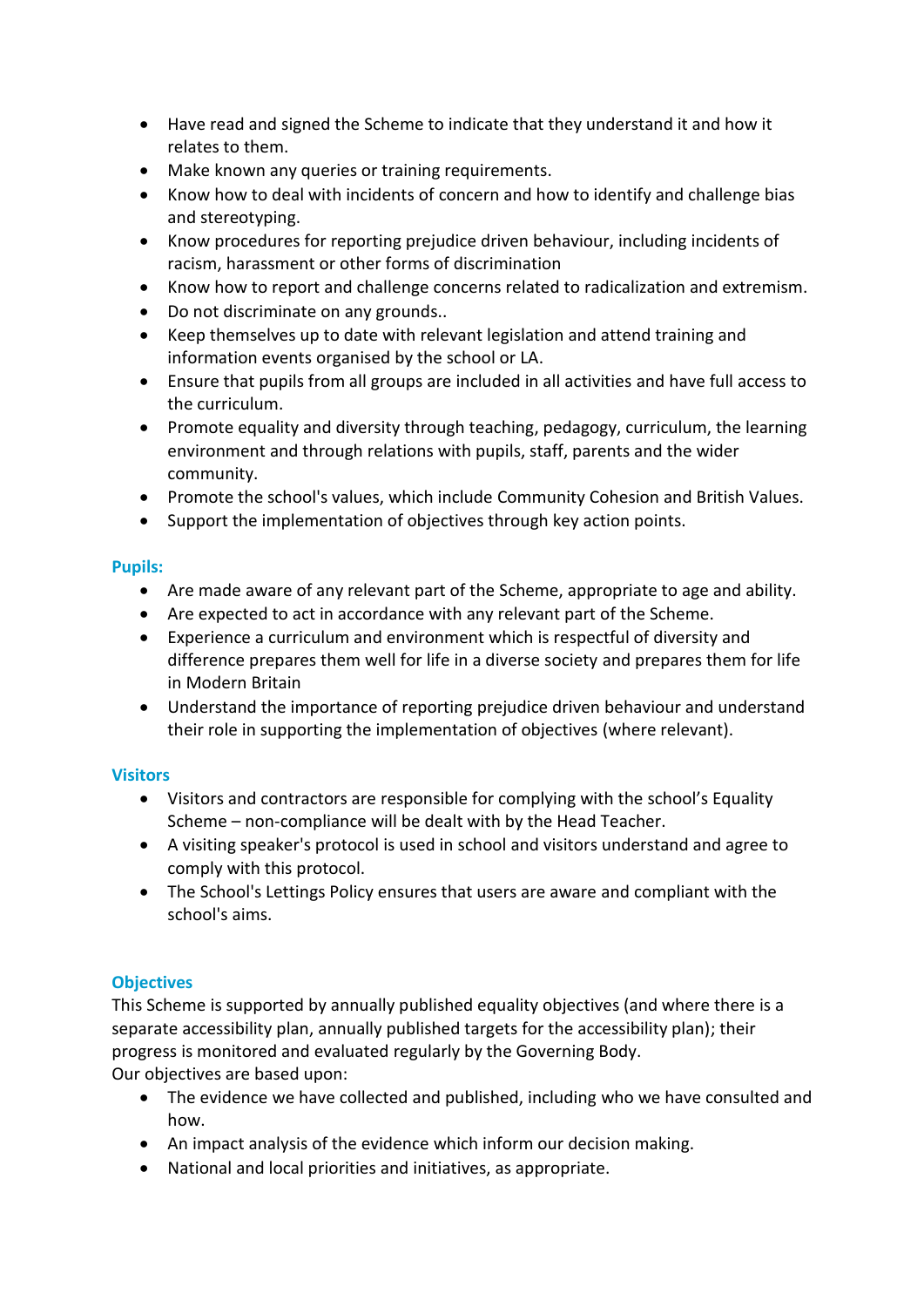We keep our equality objectives under review and report annually on progress towards achieving them.

Although there is no specific duty to produce an action plan, we believe that an action plan ensures a proactive response to achieving our objectives and helps us to demonstrate 'due regard' (see Appendix One).

The action plan identifying the equality objectives for the school and the impact analysis has:

- Clear allocation of responsibility.
- Clear allocation of resources, human and financial.
- Clear timescales.
- Expected outcomes and performance criteria.
- Specified dates for review.

The effectiveness of our Scheme is evaluated and reflected in:

- The School's Self-evaluation Form.
- RRSA UNICEF Award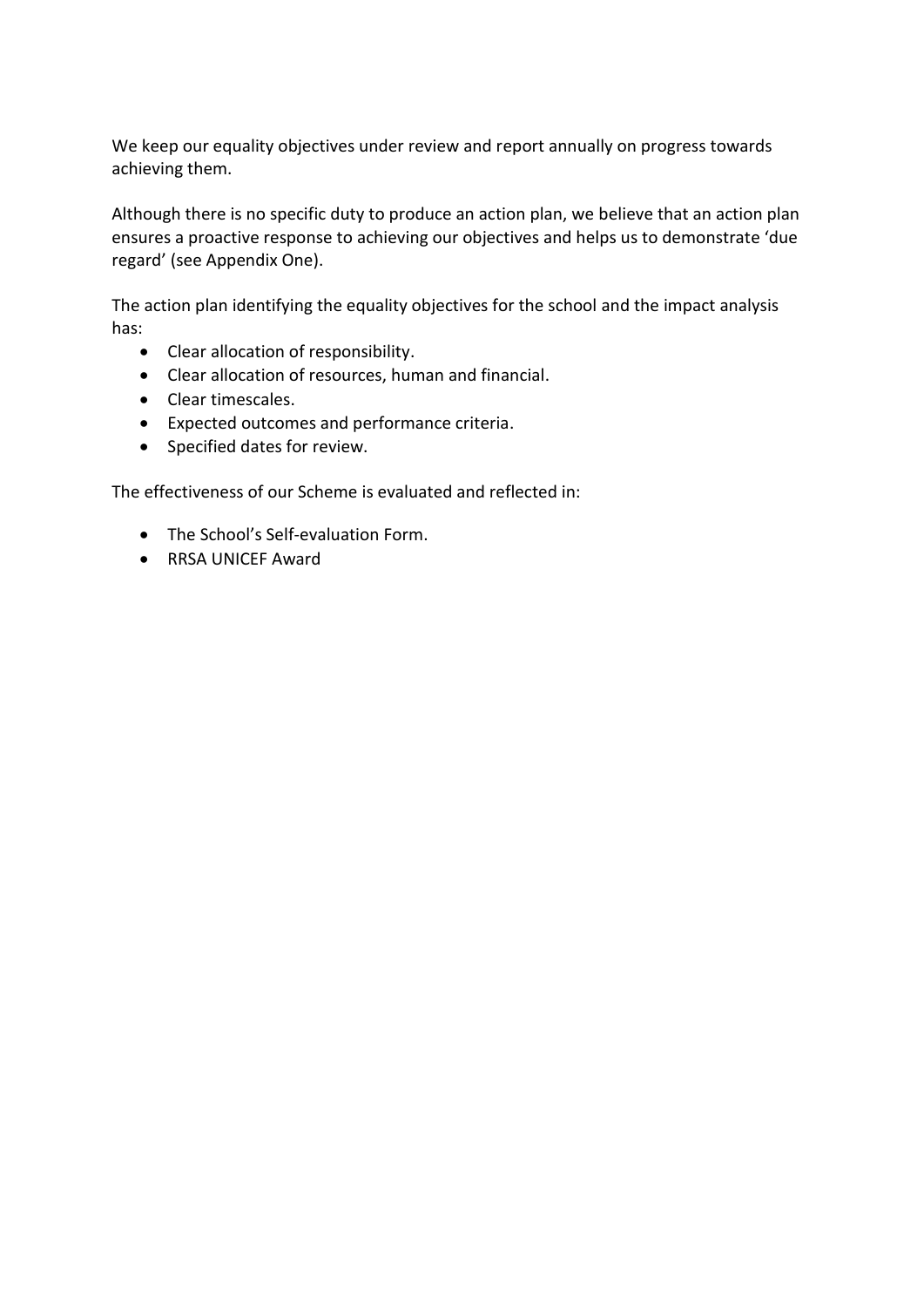## Accessibility Plan (time scale)

| <b>Target</b>                                                                                       | <b>Tasks</b>                                                                                                                                                                                                                                                                                                                                                                                                                                                | <b>Timescale</b>           | <b>Resources</b>         | <b>Responsibility</b> | <b>Monitoring</b> |
|-----------------------------------------------------------------------------------------------------|-------------------------------------------------------------------------------------------------------------------------------------------------------------------------------------------------------------------------------------------------------------------------------------------------------------------------------------------------------------------------------------------------------------------------------------------------------------|----------------------------|--------------------------|-----------------------|-------------------|
| <b>Access to curriculum</b><br>Ensure teaching staff have specific training on<br>disability issues | Staff access to appropriate CPD.<br>$\bullet$<br>Staff induction procedures include<br>reference to disability.<br>Teachers and TA'S to receive training<br>in anaphylaxis and use of epipen<br>when appropriate<br>Members of EY team to have<br>paediatric first aid training<br>Key persons in each building to be<br>trained in full first aid<br>Teachers and TAs to engage with<br>$\bullet$<br>external agencies e.g.OT/Ed<br>Psych/counsellor/CAMHs | As and when<br>appropriate | Time                     | Head teacher          | <b>SLT</b>        |
| Review PE curriculum to ensure PE accessible<br>to all                                              | Gather information on accessible PE<br>and disability sports<br>Seek disabled sports people to come<br>into school                                                                                                                                                                                                                                                                                                                                          | As required                |                          | <b>PE Team</b>        | <b>SLT</b>        |
| Ensure ICT appropriate for pupils with<br>disabilities.                                             | Make sure software installed where<br>$\bullet$<br>needed                                                                                                                                                                                                                                                                                                                                                                                                   | As required                | Cost of<br>software      | <b>SENCO</b>          | <b>SLT</b>        |
| <b>Access to wider curriculum</b><br>All educational visits to be accessible to all                 | Develop guidance for staff on making<br>trips accessible<br>Ensure each new venue is vetted                                                                                                                                                                                                                                                                                                                                                                 | As required                |                          | AHT                   | <b>SLT</b>        |
| Ensure that after school clubs and care<br>provision facilities are accessible for all pupils       | Ensure access is available for all<br>$\bullet$<br>pupils including those with physical<br>and sensory disabilities.                                                                                                                                                                                                                                                                                                                                        | As required                | Equipment<br>as required | Club leaders          | HT                |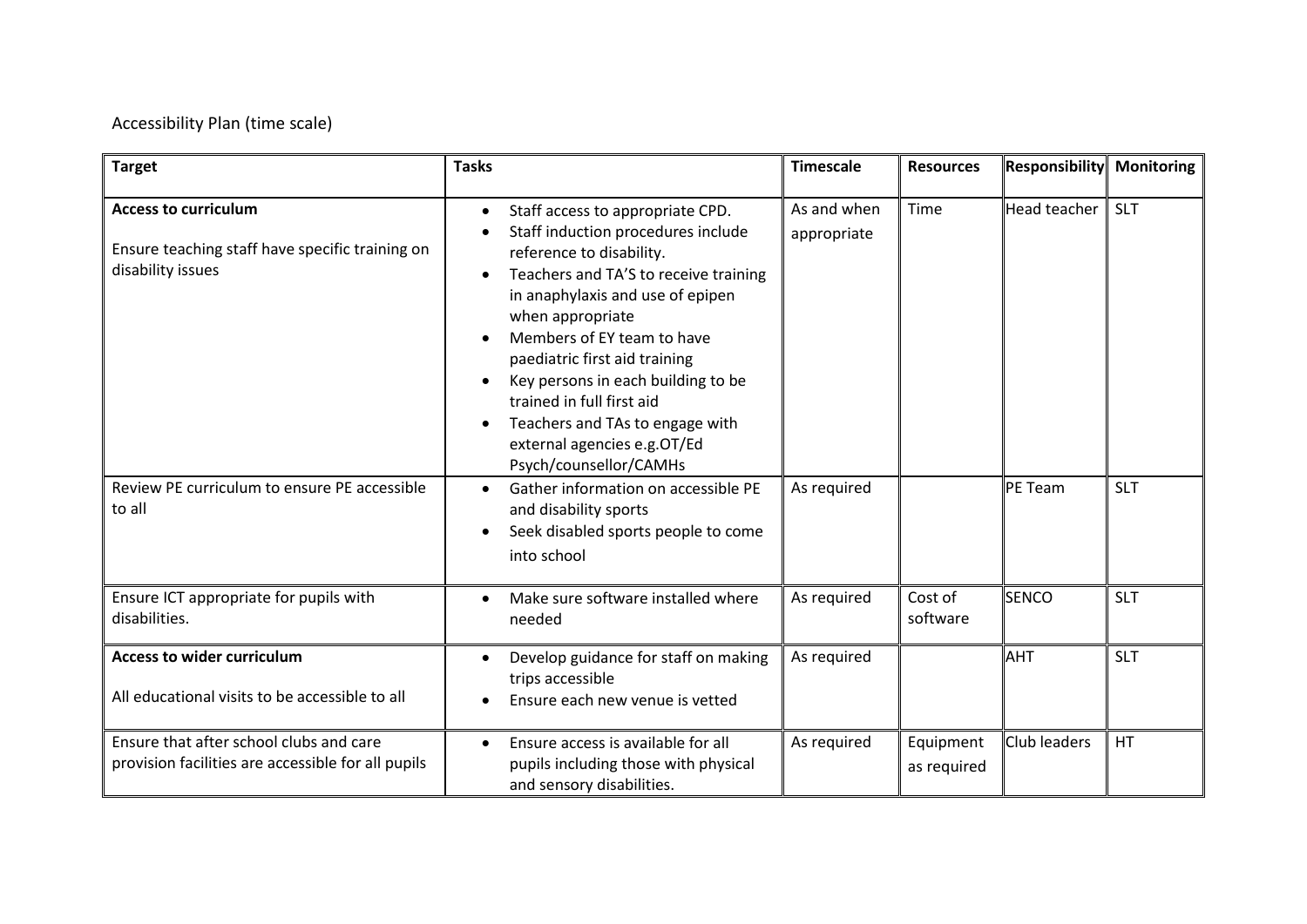|                                                                                                                                                                                                                                    | Provide adult support if necessary<br>Make physical adaptations as<br>required                                                                                                                                                                                                                                                                                       |                                        |          |            |
|------------------------------------------------------------------------------------------------------------------------------------------------------------------------------------------------------------------------------------|----------------------------------------------------------------------------------------------------------------------------------------------------------------------------------------------------------------------------------------------------------------------------------------------------------------------------------------------------------------------|----------------------------------------|----------|------------|
| <b>Premises</b><br>To take account of the needs of pupils and<br>visitors with physical difficulties and sensory<br>impairment when planning and undertaking<br>future improvements and refurbishments of<br>the site and premises | Ensuring that there is free movement<br>$\bullet$<br>and access about the building for<br>wheel chair users<br>Personal care is managed effectively<br>with the present facilities<br>Ensuring that things such as lighting,<br>acoustic treatment and colour<br>schemes are taken account of when<br>refurbishing old building.<br>Create personal evacuation plans | As and when<br>needed                  | IHT      | Governors  |
| <b>Attitudes</b><br>To promote positive attitudes to disability                                                                                                                                                                    | Review PSHE Curriculum.<br>$\bullet$<br>Involve different groups of people<br>including those with disabilities to<br>assemblies/sporting events etc                                                                                                                                                                                                                 | Annually                               |          | <b>SLT</b> |
| <b>Accessibility to information</b><br>To make documents/information available in<br>alternative formats                                                                                                                           | Identify children, parents and<br>members of the local community who<br>may need to access information in<br>different formats e.g. interpreters,<br>signers.<br>Large print and audio formats as<br>required formats as appropriate<br>Monitor uptake of documents in<br>alternative formats.                                                                       | As required -<br>on entry to<br>school | HT/Admin | <b>SLT</b> |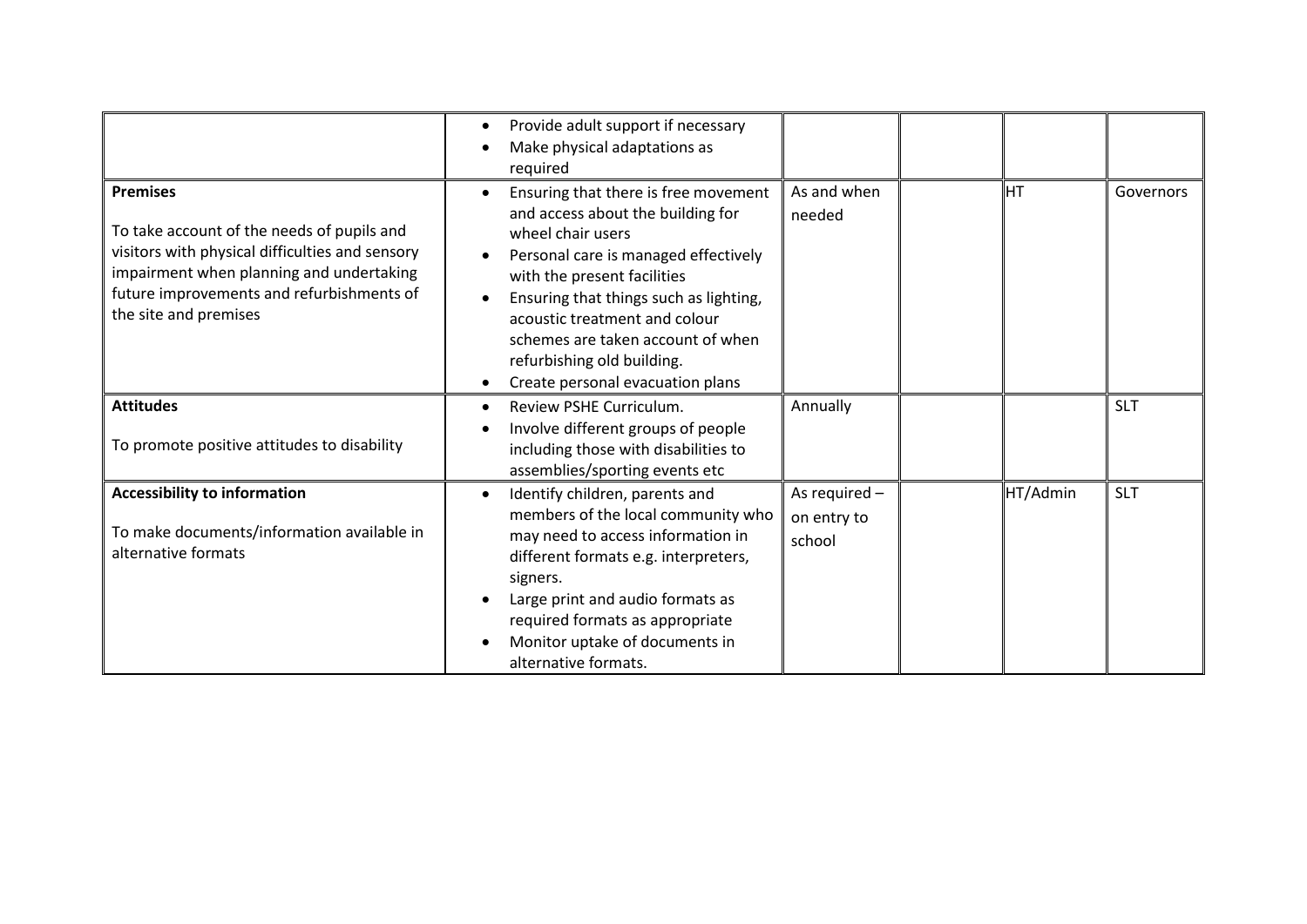## **Roseberry Primary School**

**Equality Objective/s**

## **Date of Publication : September 17 Date of Review September 19 (Interim Review September 18)**

The Public Sector Equality Duty has three aims under the general duty for schools:

- 1. Eliminate unlawful discrimination, harassment and victimisation and other conduct prohibited by the Act;
- 2. Advance equality of opportunity between people who share a protected characteristic and those who do not;
- 3. Foster good relations between people who share a protected characteristic and those who do not.

#### **Summary of our most recent review**:

**Review Date**: September 17

- 1. **Summary of the review** Progress has been made across all aspects. With regards improving access to the curriculum the TA workforce has been upskilled to become specialists in specific areas. School has worked closely with other services to ensure that children are supported at all levels to access the curriculum. Information sharing has been vastly improved over a range of devices so that parents are kept informed by their preferred media. The Family Forum, with its close links to our PSA, has been instrumental in developing relationships between school and home so that the voice of parents is heard in school. This has led to changes in policies eg the Homework policy. Work on the Rights Respecting Agenda is impacting positively on our children's understanding of the wider world and their part in it. It is helping them to understand difference and its importance in society.
- 2. **Summary of our aims for the next year/3 years based on equalities action planning**: The areas for development remain the same in order that barriers can be overcome and continued progress occur. See objectives below

Date of Publication of Current Objectives: September 17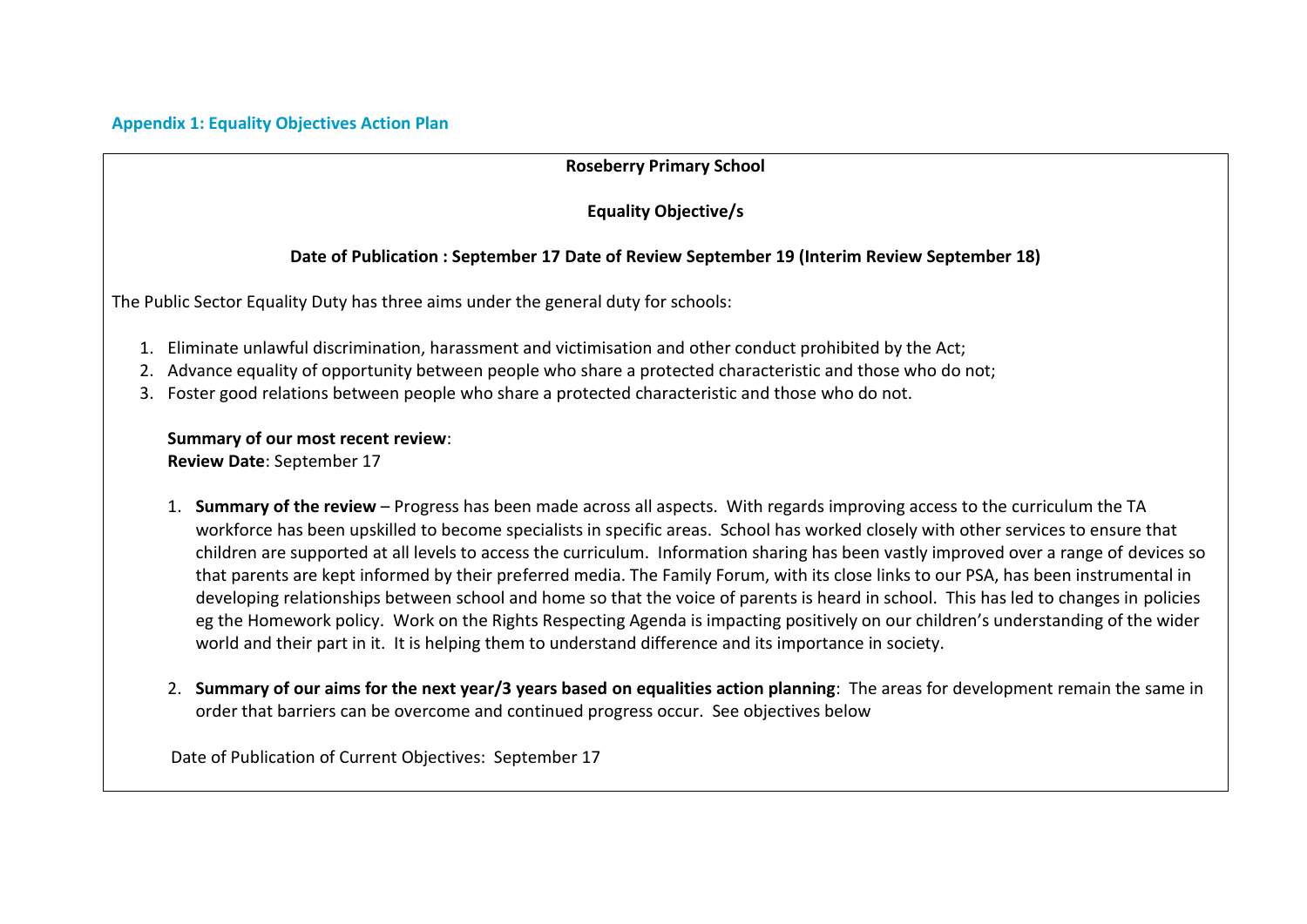We have considered how well we currently achieve these aims with regard to protected groups under the Equality Act 2010 and have identified the following objectives, which should be read with the school's single equality scheme and this action plan, which demonstrates how the development of these objectives were informed.

**Objective 1:** To improve access to the curriculum for those pupils who find learning difficult

**Objective 2:** To improve access to information

**Objective 3:** To further develop the school's contribution to community cohesion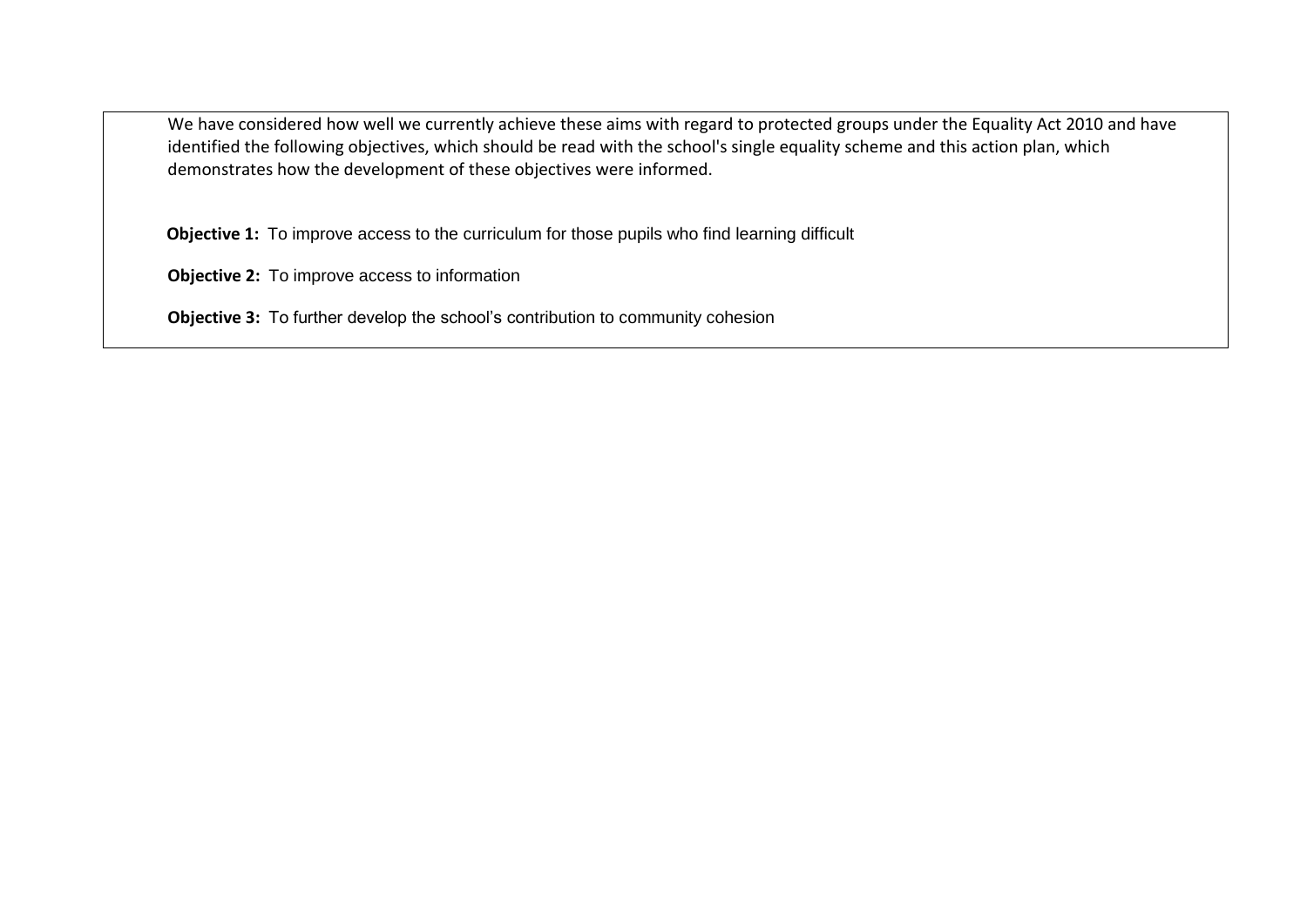**Objective:** To improve access to the curriculum for those pupils who find learning difficult

## **Aligned to protected characteristics (list protected characteristics):**

Learning disability/Age of the children – not age appropriate**/**Children for who English is a second language

## **What helped us arrive at this objective( consultation with stakeholders):**

The number of pupils emerging as having very specific needs (identified through school procedures and work with external agencies including the Educational Psychologist

| <b>Action</b>                                                                   | How?                                                                  | When?                   | Who?                        | Cost                                                    | <b>Success Criteria</b>                                                                                                          | <b>Monitored</b> |
|---------------------------------------------------------------------------------|-----------------------------------------------------------------------|-------------------------|-----------------------------|---------------------------------------------------------|----------------------------------------------------------------------------------------------------------------------------------|------------------|
| Up-skill staff with<br>regards identifying<br>specific learning<br>difficulties | Via professionals<br>working individually<br>or with groups of<br>TAs | As required             | Specific<br>professionals   | <b>SLA costs</b>                                        | TAs have the skills<br>required to develop<br>specific areas of<br>need                                                          | <b>SLT</b>       |
| Up-skill staff on<br>teaching reading<br>when phonics does<br>not work          | Staff meeting                                                         | September 17            | Sandra Meehan               | <b>SLA costs</b>                                        | Teachers have an<br>understanding of<br>strategies to use<br>for struggling<br>readers                                           |                  |
| Continue to<br>develop skills of TA<br>work force                               | Develop mastery in<br>areas that children<br>need to develop in       | Afternoon<br>timetables | All TA staff $(Y1 -$<br>Y6) | Time from other<br>professionals to<br>support TA needs | TA's become very<br>skilled in specific<br>areas and children<br>make greater<br>progress as a<br>result of targeted<br>support. |                  |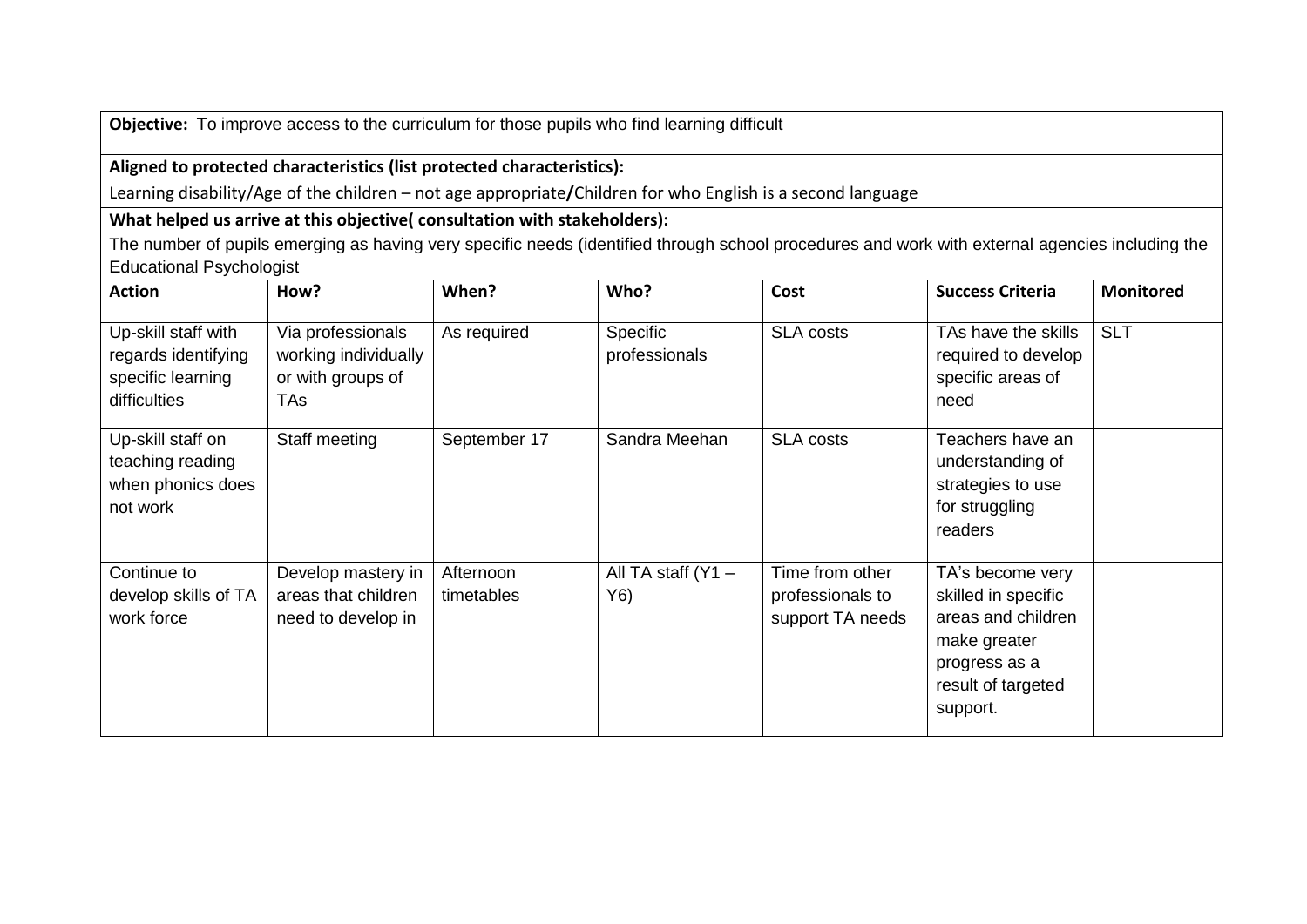**Objective:** To improve access to information

## **Aligned to protected characteristics (list protected characteristics):**

Learning disability**/**Families for who English is a second language

## **What helped us arrive at this objective( consultation with stakeholders):**

Parents requesting information. Pupils lack of knowledge around key areas

| <b>Action</b>                                                        | How?                                                                | When?                                        | Who?                | Cost                         | <b>Success Criteria</b>                                                                   | <b>Monitored</b> |
|----------------------------------------------------------------------|---------------------------------------------------------------------|----------------------------------------------|---------------------|------------------------------|-------------------------------------------------------------------------------------------|------------------|
| Information re<br>parents specific<br>needs gathered                 | Through Family<br>Forum                                             | Half termly<br>meetings to be<br>held        | Gemma Grievson      | <b>NA</b>                    | Parents happy<br>with information<br>given                                                | <b>SLT</b>       |
| Weekly<br>newsletters and<br>upto date<br>information on<br>website  | Our Schools App<br>information/paper<br>copies<br>Access to website | Weekly                                       | <b>SLT</b>          | Cost of texts and<br>e-mails | Parents are kept<br>up to date with<br>school events                                      | Gov Body         |
| Pupils more<br>informed re rights<br>and respects and<br>re policies | Rights respecting<br>work across the<br>curriculum                  | As and when<br>necessary                     | <b>Teachers</b>     | <b>NA</b>                    | Children informed<br>about key policies<br>and understand<br>how they can<br>receive help | <b>SLT</b>       |
| Visual timetabling<br>to be developed                                | Individual<br>timetables to be<br>developed                         | As and when<br>required to support<br>pupils | Individual teachers | <b>NA</b>                    | Chn understand<br>what they need to<br>do and when                                        | Team leaders     |